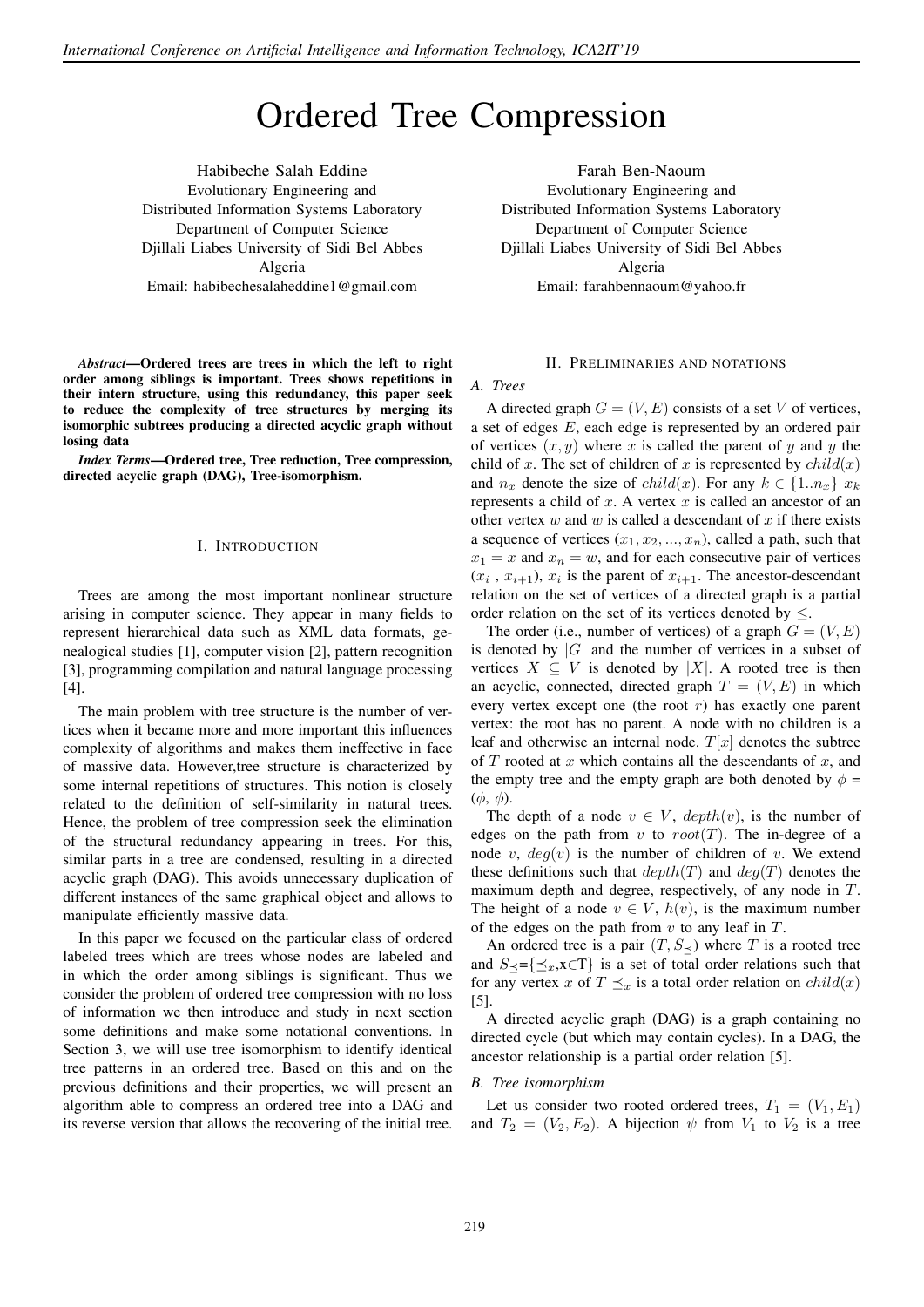isomorphism if for each  $(x, y) \in E_1$ ,  $(\psi(x), \psi(y)) \in E_2$  and for each  $x_i$ ,  $x_j$  from  $child(x)$  with  $x_i \leq x_j$  we have  $\psi(x_i) \leq$  $\psi(x_i)$  where  $\preceq$  is a total order relation on *child(x)*. For each  $x \in V$ , let  $c(x)$  denote the equivalence class of x.

If there exists an isomorphism between two structures  $T_1$ and  $T_2$ , the two structures are identical up to a relabeling of their components. In this case, we write  $T_1 \equiv T_2$ . We show in Fig.1 an example on such trees relation.



Fig. 1.  $T_1[1]$  and  $T_2[1]$  are not isomorphic, while  $T_1[2]$  and  $T_2[2]$  are isomorphic sub-trees.

## *C. Signature of a vertex*

Godin and Ferraro defined in [6] the signature of a vertex  $x \in T$  for unordered trees as a multiset  $\sigma(x)$  =  $\{(J, n(x, J)), J \in Q(T)\}\$  where  $Q(T)$  is a quotient graph obtained from T using equivalence classes of the isomorphism relation on the set of T subtrees and  $n(x, J)$  the number of children of  $x$  that have class  $J$ .

It's obvious that a multiset defines the vertex signature in an unordered tree since there is no order between sibling. However, ordered trees require some order between the children of a vertex thus we propose an adaptation of this definition for our approach applied to ordered trees.

Definition 1. *(Signature of a vertex) The signature of a vertex in an ordered tree is defined as an ordered set of his children's signatures for the root and internal vertices and* {θ} *for a leaf.*

Signatures recursively characterize vertices which have identical equivalence classes, based on the signatures of their children. We use  $\sigma(x)$  to denote the signature of the vertex x. Fig.2 shows an example of an ordered tree with its set of vertices signatures, while Proposition.1 gives the fundamental characteristic of tree isomorphism on which rests the ordered tree reduction.

**Proposition 1.**  $\forall x, y \in T$ ,  $T[x] \equiv T[y] \Longleftrightarrow \sigma(x) = \sigma(y)$ .

*Proof.* a) Let us consider two isomorphic subtrees  $T[x]$  and  $T[y]$ , in other terms  $c(x) = c(y)$ . Then by definition  $\sigma(x) =$  $\sigma(y)$ .

b) Let us consider two vertices x and y in a tree T such that  $\sigma(x) = \sigma(y)$ . This implies that  $|child(x)| = |child(y)|$ , and  $\forall x' \in child(x), \forall y' \in child(y)$ , where  $x', y'$  are of the same order in respectively  $child(x)$  and  $child(y)$ ,  $T[x']$  and



Fig. 2. An ordered tree.  $\sigma(B) = \sigma(D) = \sigma(E) = {\theta}$  labeled 0,  $\sigma(C) =$  ${0,0}$  labeled 1,  $\sigma(A) = {0,1}$  labeled 2.

 $T[y']$  are isomorphic. Thus  $T[x]$  and  $T[y]$  are isomorphic as well.  $\Box$ 

#### *D. Overview on tree reduction*

The aim of the tree reduction is to transform a rooted tree T into a directed acyclic graph denoted  $D = (V, E)$ . Each vertex of  $D$  corresponds to an equivalence class of  $T$  subtrees. All subtrees belonging to the same class are isomorphic. The reduction of a tree may contain the same information as the initial tree, and may also allow the recovering of the initial tree.

The problem of constructing a compression of a tree has been raised early. Godin and Ferraro [6] proposed two algorithms for rooted unordered trees, the first one based on vertex signature and computes the reduction of an unordered tree in time  $O(|T|^2 deg(T) log(deg(T)))$ . The second algorithm use edit distance to detect isomorphic subtrees in a bottomup manner. The main idea is to compute the distance from a tree  $T$  to itself. It's natural that the resulting distance is null, but as a by-product, all the distances between any two subtrees of  $T$  are computed recursively in close to quadratic time. Since a null distance between two subtrees denotes the existence of an isomorphism between the two structures. Given the complexity of the edit distance computing algorithms, the complexity of this solution is also important and comes up to  $O(|T|^2 deg(T) log(deg(T)))$  for the used Zhangs algorithm [7].

In an other proposition [8] authors went far from a compression of tree in width to a higher compression in both width and height by merging isomorphic structures in width as in the preview work then introducing new techniques for compressing substructure in the resulting DAG that are not exactly isomorphic as they are nested within each-other. Authors present a formal way to create DAGs with return edges that compress in hight the resulting DAG  $G(V, E)$  in  $O(|E|)$  time.

## III. COMPUTING ORDERED TREE REDUCTION

## *A. Computing vertex signature algorithm*

The signature of a vertex as it was defined as the succession of the children signatures is built recursively in a bottom-up manner. Function *add\_signatures* in Alg.1 computes the list of signatures of all T vertices.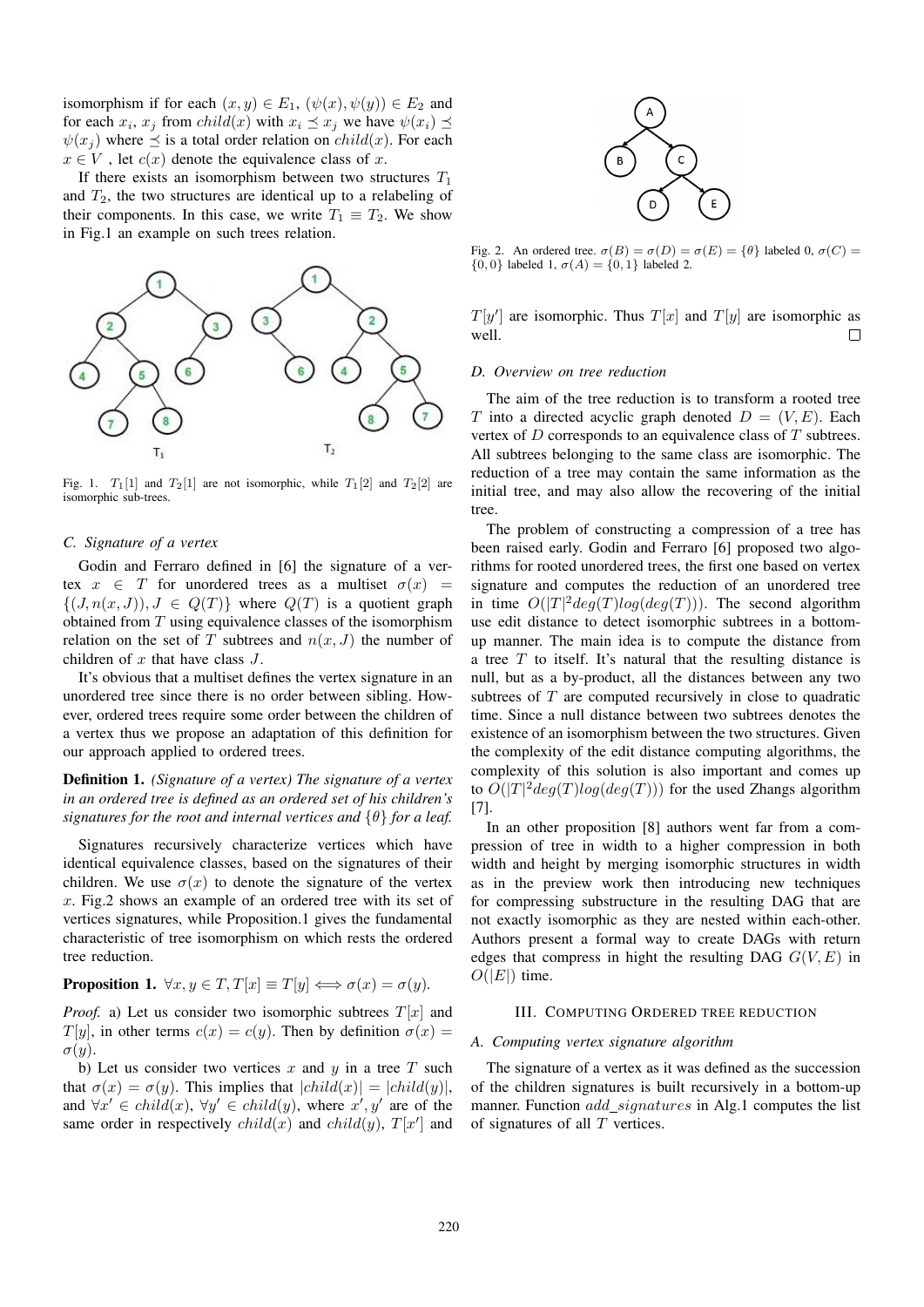Property 1. *Ordered tree vertices signatures can be computed* by function  $add\_signatures$  in worst case time  $O(n^2)$  where  $n = |T|$ .

Algorithm 1: Vertices signature computation. **Data:** Ordered Tree  $T = (V, E)$ **Result:** List of signatures of  $T$  vertices Function  $add\_signatures(T);$ foreach *leaf*  $l \in V$  do l.signature  $=$   $\parallel$ ; |  $l.\text{signaturelabel} = 0;$  $list\_signature = []];$  $n\_signature = 1;$  $N$ :=the list of leafs from  $V$ ; while N *is not empty* do **foreach** *vertex*  $n \in N$  **do foreach** *vertex*  $m \in \text{child}(n)$  **do** |  $n.\mathit{signature} += [m.\mathit{signaturelabel}];$ if  $(list\_signature.contain(n.\nsignature));$ then  $n.\mathit{signaturelabel} =$ list signature[n.signature]; else list signature  $=$  [n.signature];  $n.\dot{signal}urelabel = n.\dot{signal}ure;$  $n\_signature += 1;$ empty  $N$ ; add to N all not signed vertices for which all children have a signature; return list\_signature;

## *B. Ordered Tree reduction algorithm*

Let us now consider the equivalence relation defined by the tree isomorphism on the set of (complete) sub-trees of a tree  $T = (V, E)$  as defined in Property.1.

The essential step in the reduction is to build a quotient graph  $G_Q = (V_Q, E_Q)$  from  $T(V, E)$  using the equivalence relation on  $T$  vertices,  $V_Q$  is the set of equivalence classes  $I$ on  $V$ , and  $E_Q$  is a set of pairs of equivalence classes such that  $(I, J) \in E_Q$  if and only if  $\exists (x, y) \in E$  and  $class(x) = I$ ,  $class(y) = J.$ 

For the example in Fig.2,  $V_Q = \{0, 1, 2\}$  and<br>  $E_Q = \{(class(A), class(B)), (class(A), class(C)),$  $\{(class(A), class(B)),(class(A), class(C)),$  $(class(C), class(D)) \} = \{ (2, 1), (2, 0), (1, 0) \}.$  The the resulting quotient graph  $G_Q = (V_Q, E_Q)$  is shown in Fig.3.

A quotient graph  $G_Q$  obviously condenses the structural contained in the tree T. However, for each vertex the children order is very important in ordered trees and  $G<sub>O</sub>$  does not contain this information. We thus consider how to augment the definition of  $G_Q$  so that the resulting condensed representation can be used to reconstruct the original tree. For this, we shall associate an ordered list to each edge of  $E_Q$  as seen in Def.2.



Fig. 3. The quotient graph corresponding to tree of Fig.2.

**Definition 2.** In the ordered list  $\{a_1, a_2..a_n\}$  associated to an *edge*  $(I, J)$  and denoted by  $l_{(I, J)}$ , each  $a_i$  represents the order *of a child of class* J *among the other sibling in the initial tree* T*.*

To illustrate this definition, starting from the quotient graph of Fig.3, we present in Fig.4 the complete reduction of tree of Fig.2 including the ordered lists associated to each edge.



Fig. 4. The Tree reduction of tree of Fig.2.

Before presenting Alg.2, the method computing the reduction of an ordered tree based on the vertices signatures and on the quotient graph construction, let us formally define the resulting reduction graph.

Definition 3. *Given an ordered tree* T *and its quotient* graph  $G_Q = (V_Q, E_Q)$  regarding the isomorphism rela*tion on* T*, we define its reduction graph* R(T) *as a DAG*  $D = (node\_list, edge\_list)$  *in which node\_list* =  $V_Q$  *and*  $edge\_list = \{(e, l_e), \forall e \in E_Q\}.$ 

Property 2. *The Tree reduction algorithm compress an ordered tree in the worst case time of*  $O(n^2)$  *where*  $n = |T|$ *.* 

Fig.5 summarizes steps for computing a tree reduction of an ordered tree through an example.

The DAG contains practically all informations contained in the initial tree  $T$  that allow its reconstitution from its compression  $R(T)$ . Alg.3 presents a recursive algorithm for the tree reconstitution.

Property 3. *The Ordered Tree reconstruction is performed in the worst case time of*  $O(|R(T)| \times deg(R(T))$ *.* 

## *C. Properties of tree reduction*

We notice that the tree and its reduction are equivalent and contain exactly the same data.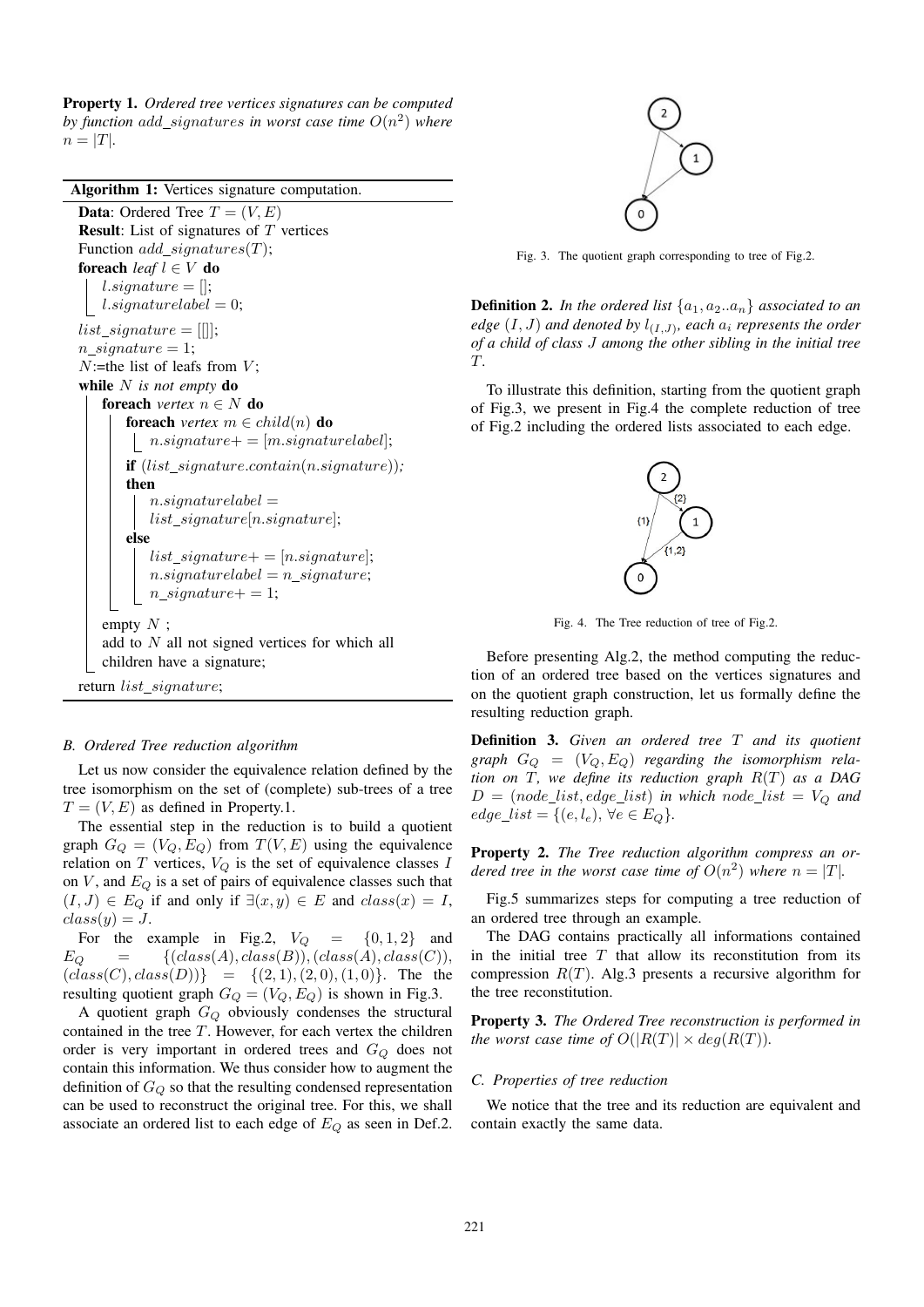Algorithm 2: Tree reduction algorithm.

**Data:** Ordered Tree  $T = (V, E)$ **Result:** DAG  $D = (node\_list, edge\_list)$  $node\_list = []$ ; edge list  $=$  [];  $list\_signatures = add\_signatures(T);$ foreach *node* x ∈ V do  $n = new Node(x.\text{signaturelabel})$ ; if  $($ *lnode list.contain(n)* $);$ then  $node\_list += [n];$ else foreach *node*  $x \in V$  do for  $i = 1$ ;  $i \le child(x)$ ;  $i = i + 1$  do  $e = \textit{newedge};$  $e. begin = x. signaturelabel;$  $e.end = child(i).signaturelabel;$ 

if (edge list.contain(e))*;* then  $edge\_list[e].list += [i];$ else  $e-list = [i];$  $edge\_list += e;$ 





Fig. 5. a. An ordered rooted tree T of vertices signatures:  $\sigma(e) = \sigma(f)$  =  $\sigma(g) = \sigma(h) = \sigma(k) = \sigma(j) = {\theta}$  labeled 0,  $\sigma(d) = \sigma(i) = \{0, 0\}$ labeled 1,  $\sigma(c) = \{0, 1, 0\}$  labeled 3,  $\sigma(b) = \{1, 0, 0\}$  labeled 2 and  $\sigma(a) =$ {3, 2} labeled 4, b. The quotient graph formed of equivalence classes where each class gather a set of vertices of a same signature: signature of label 0 for class  $\{g, f, m, l\}$ , 1 for  $\{d, i\}$ , 2 for  $\{d\}$ , 3 for  $\{c\}$ , and 4 for  $\{a\}$ , c. reduction graph  $R(T)$ 

Property 4. *Any tree* T *can be recovered from its reduction*  $R(T)$ .

*Proof.* The proof is obvious from Alg.2 computing the reduction of a tree T and Alg.3 performing its reconstruction.  $\Box$ 

Recall that, for any node I in  $R(T)$ , there exists a vertex x in T such that  $I = c(x)$ .

#### Algorithm 3: Tree Reconstitution.

Data: DAG  $D = (V, E)$ **Result:** Tress  $T = (node\_list, edge\_list)$ Function Reconstitution(Dag node m, Tree node  $father)$ ::  $node\_list = []$ ;  $edge\_list = []$ ; if (m *is a leaf*)*;* then create Tree node n: node  $list.add(n);$ else create Tree\_node n;  $node\_list.add(n);$ foreach  $M_i \in child(M)$  do foreach  $i \in e(M, M_i)$ .list() do create Tree\_edge  $e_t = (n, Recondition(M_i, n, i));$  $edge\_list.add(e_t);$ 



*Proof.* Let T be a tree and  $R(T)$  its reduction. Since the proposed compression is performed in width, in such a way that for any vertex  $x$  in  $T$  their exists a unique node  $I$  in  $R(T)$  with  $I = c(x)$  and for which  $h(I) = h(x)$ . Then  $h(T) = h(R(T)).$  $\Box$ 

Many quantities that characterize a tree  $T$  can be directly computed on it's reduction  $R(T)$ , thus we define:

 $-n(I) = |T[x]|$  the size of the tree rooted in x as

$$
n(I) = 1 + \sum_{J \in child(I)} |l_{(I,J)}| \cdot n(J)
$$
 (1)

Note that for a leaf of T,  $child(I) = \phi$ , and then  $n(I) = 1$ .

- The number of isomorphic subtrees in  $T$  rooted in  $x$ . for any  $I$  in  $R(T)$ :

$$
m(I) = |\{x \in T | c(x) = I\}| \tag{2}
$$

if  $parent(I) = \phi$  then

$$
m(I) = 1\tag{3}
$$

if  $parent(I) \neq \phi$  then

$$
m(I) = 1 + \sum_{k \in parent(I)} |l_{(K,I)}| \cdot m(K)
$$
 (4)

- For a tree  $T(V, E)$  and it's compression  $R(T) = (V_r, E_r)$ , the vertex compression factor is defined by

$$
\rho_v = 1 - \frac{|V_r|}{|V|} \tag{5}
$$

- Similarly, the edge compression factor is defined by: